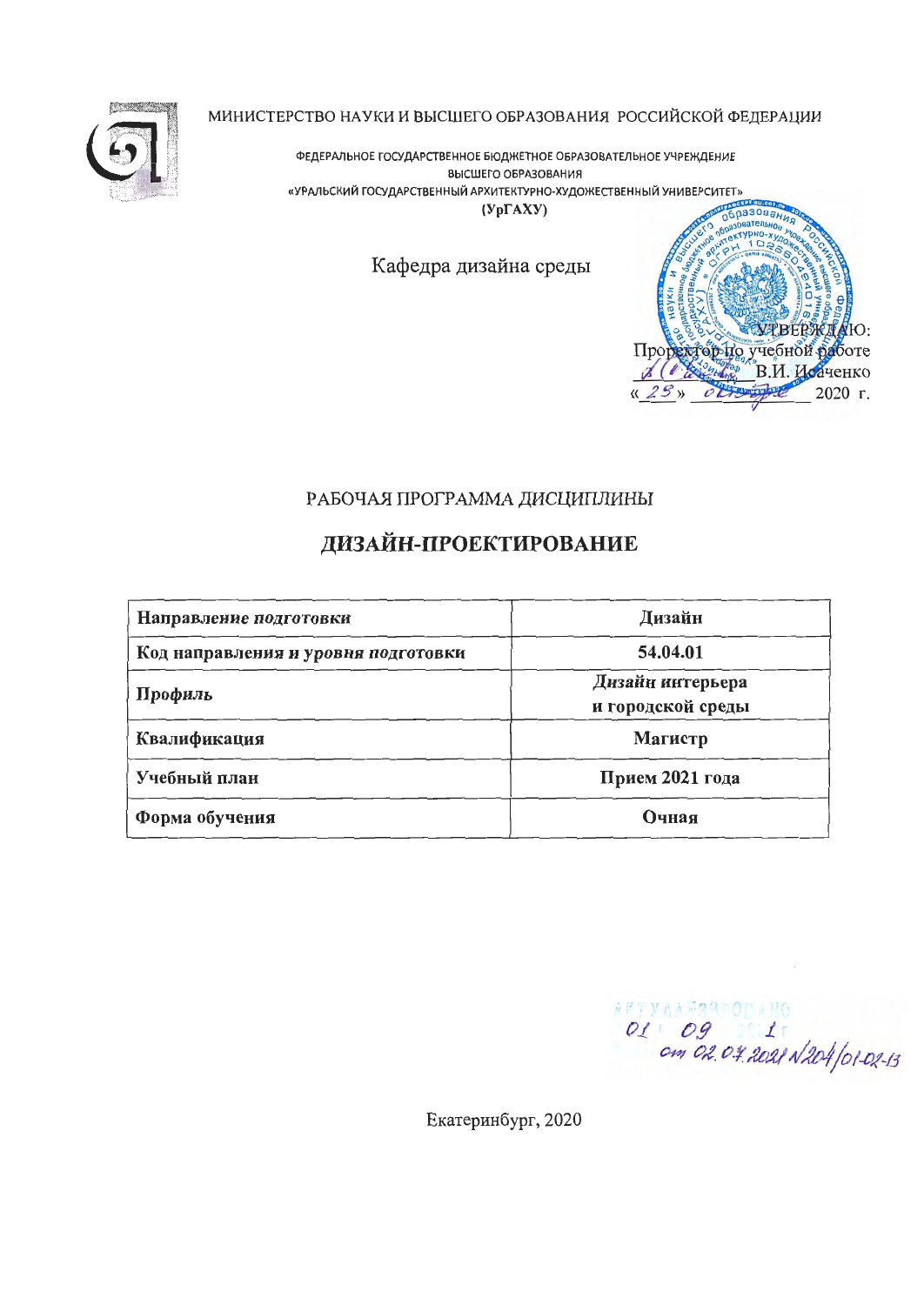#### ОБЩАЯ ХАРАКТЕРИСТИКА ДИСЦИПЛИНЫ  $\mathbf{1}$

# ДИЗАЙН-ПРОЕКТИРОВАНИЕ

#### $1.1$ Место дисциплины в структуре образовательной программы, связи с другими дисциплинами:

Дисциплина ДИЗАЙН-ПРОЕКТИРОВАНИЕ входит в обязательную часть образовательной программы. Дисциплина опирается на знания, приобретенные при изучении дисциплин бакалавриата, а так же дисциплин: «Творческие концепции современного средового дизайна», «Современные информационные технологии». Достигнутый в ходе изучения рассматриваемой дисциплины уровень профессиональной подготовки необходим для дальнейшего освоения дисциплины «Дизайн-проектирование», при проведении практики производственной проектной и производственной преддипломной, при подготовке выпускной квалификационной работы.

#### $1.2$ Краткий план построения процесса изучения дисциплины:

Процесс изучения дисциплины включает практические занятия и самостоятельную работу. Основные формы интерактивного обучения: компьютерная презентация, мозговой штурм, семинар, обсуждение в группах, клаузура, эскизирование, открытая презентация результатов. В ходе изучения дисциплины студенты выполняют курсовые проекты, в рамках которых предусмотрены: клаузуры, анализ и систематизация аналогов, формирование концепции, выполнение функциональных, композиционных и планировочных схем объектов среды, эскизный поиск.

Форма заключительного контроля при промежуточной аттестации-зачет с оценкой. Для проведения промежуточной аттестации по дисциплине создан фонд оценочных средств (представлен в п.8 настоящей программы).

Оценка по дисциплине носит интегрированный характер, учитывающий результаты оценивания участия студентов в аудиторных занятиях, качества и своевременности выполнения заданий курсовых проектов.

#### Планируемые результаты обучения по дисциплине  $1.3$

Процесс изучения дисциплины направлен на формирование элементов следующих компетенций в соответствии с ФГОС ВО и ОПОП ВО по направлению подготовки 54.04.01 Дизайн:

| Категория    | Код и наименование     | Индикаторы достижения компетенций                |
|--------------|------------------------|--------------------------------------------------|
| компетенций  | компетенций            |                                                  |
| Проектная    | ОПК-3. Способен раз-   | OTIK-3.1.                                        |
| деятельность | рабатывать концепту-   | знает методы и принципы концептуального про-     |
|              | альную проектную       | ектирования;                                     |
|              | идею; синтезировать    | OTIK-3.2.                                        |
|              | набор возможных ре-    | знает способы представления проектной идеи;      |
|              | шений и научно обос-   | ОПК-3.3.                                         |
|              | новать свои предложе-  | сформулировать<br>умеет<br>проектную<br>грамотно |
|              | ния при проектирова-   | идею, концепцию и описать проектное решение;     |
|              | нии дизайн-объектов,   | ОПК-3.4.                                         |
|              | удовлетворяющих ути-   | умеет проектировать, моделировать, конструиро-   |
|              | литарные и эстетиче-   | вать объекты, удовлетворяющие утилитарные и      |
|              | ские потребности чело- | эстетические потребности человека;               |
|              | века (техника и обору- | OIIK-3.5                                         |
|              | дование, транспортные  | умеет подготовить презентацию проекта с учетом   |
|              | средства, интерьеры,   | конкретных задач и целевых аудиторий (заказчи-   |
|              | среда, полиграфия, то- | ки, инвесторы, СМИ, профессиональное сообще-     |
|              | вары народного по-     | CTBO)                                            |
|              | требления); выдвигать  |                                                  |

Таблина 1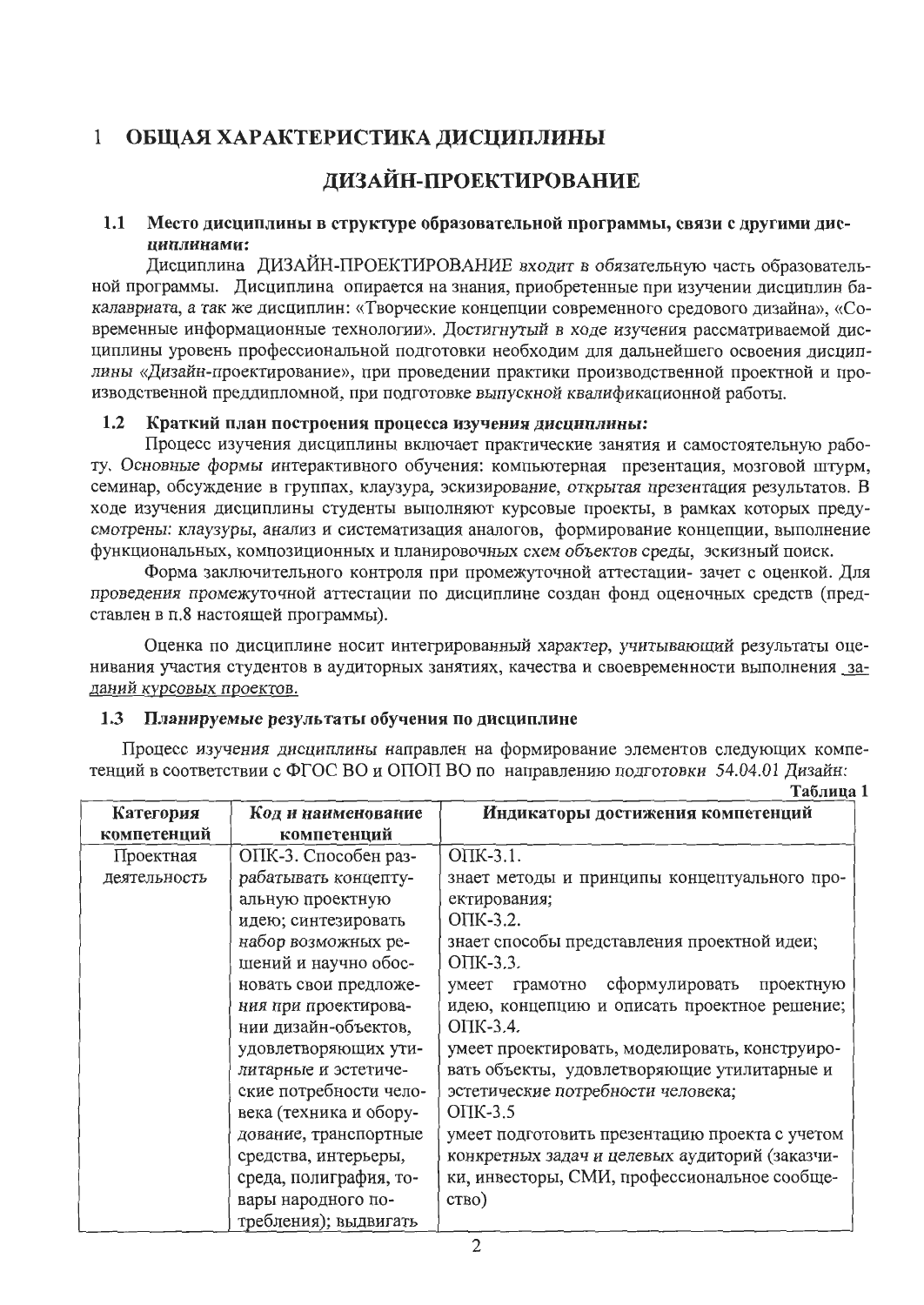| и реализовывать креа-  |                                                |
|------------------------|------------------------------------------------|
| тивные идеи            |                                                |
| ПК-1. Способен моде-   | $\overline{\Pi K-1.1}$                         |
| лировать художествен-  | знает основы теории формальной композиции      |
| но-образное дизайнер-  | $\Pi K-1.2$                                    |
| ское решение предмет-  | знает приемы цветопластической гармонизации    |
| но-пространственной    | формы                                          |
| среды и ее предметного | $\Pi K-1.3$                                    |
| наполнения             | знает техники проектной графики                |
|                        | $\Pi$ K.1.4                                    |
|                        | умеет проводить композиционный анализ ситуа-   |
|                        | ции, разрабатывать образную и стилевую кон-    |
|                        | цепцию и реализовывать ее в проектном решении  |
|                        | ПК 1.5                                         |
|                        | умеет выполнять эскизы разрабатываемых объек-  |
|                        | тов от руки в техниках проектной графики, а    |
|                        | также с помощью цифровых технологий            |
| ПК-3. Способен созда-  | $\Pi K-3.1$                                    |
| вать инновационные,    | знает современные социально востребованные     |
| социально востребо-    | творческие концепции в дизайне, стилевые на-   |
| ванные дизайн-проекты  | правления, свойства материалов и современные   |
| предметно-             | технологии, нормативные требования к дизайн-   |
| пространственной сре-  | проекту и оформлению проектной документации    |
|                        | $\Pi K-3.2$                                    |
| ды с учетом современ-  |                                                |
| ных творческих, стиле- | умеет на основе проведенных исследований раз-  |
| вых концепций в ди-    | рабатывать концепцию инновационного соци-      |
| зайне на основе совре- | ально-востребованного дизайн-проекта           |
| менных технологий      | $\Pi K-3.3$                                    |
|                        | умеет реализовывать проектную концепцию в      |
|                        | проектном<br>решении<br>комплексных<br>дизайн- |
|                        | проектов предметно-пространственной среды      |
|                        | $\Pi K-3.4$                                    |
|                        | умеет оформлять проектную документацию в со-   |
|                        | ответствии с существующими нормативными до-    |
|                        | кументами, в том числе с использованием совре- |
|                        | менных графических редакторов                  |

Планируемый результат изучения дисциплины в составе названных компетенций: Способность к системному пониманию художественно-творческих задач проекта, выбору необходимых методов исследования и творческого исполнения, связанных с конкретным дизайнерским решением при проектировании сложных средовых объектов.

В результате изучения дисциплины обучающийся должен:

Знать и понимать: теорию и методологию проектирования в дизайне; основы визуальных коммуникаций в дизайне; современные творческие концепции средового дизайна, современные проектные технологии.

#### Уметь:

а) применять знание и понимание методики выполнения проектных работ на практике и осуществлять поиск оптимальных результатов для принятия профессиональных и управленческих решений; б) выносить суждения и генерировать художественные идеи, профессионально визуализировать и презентовать полученные результаты;

в) комментировать результаты проектной работы коллегам и преподавателю;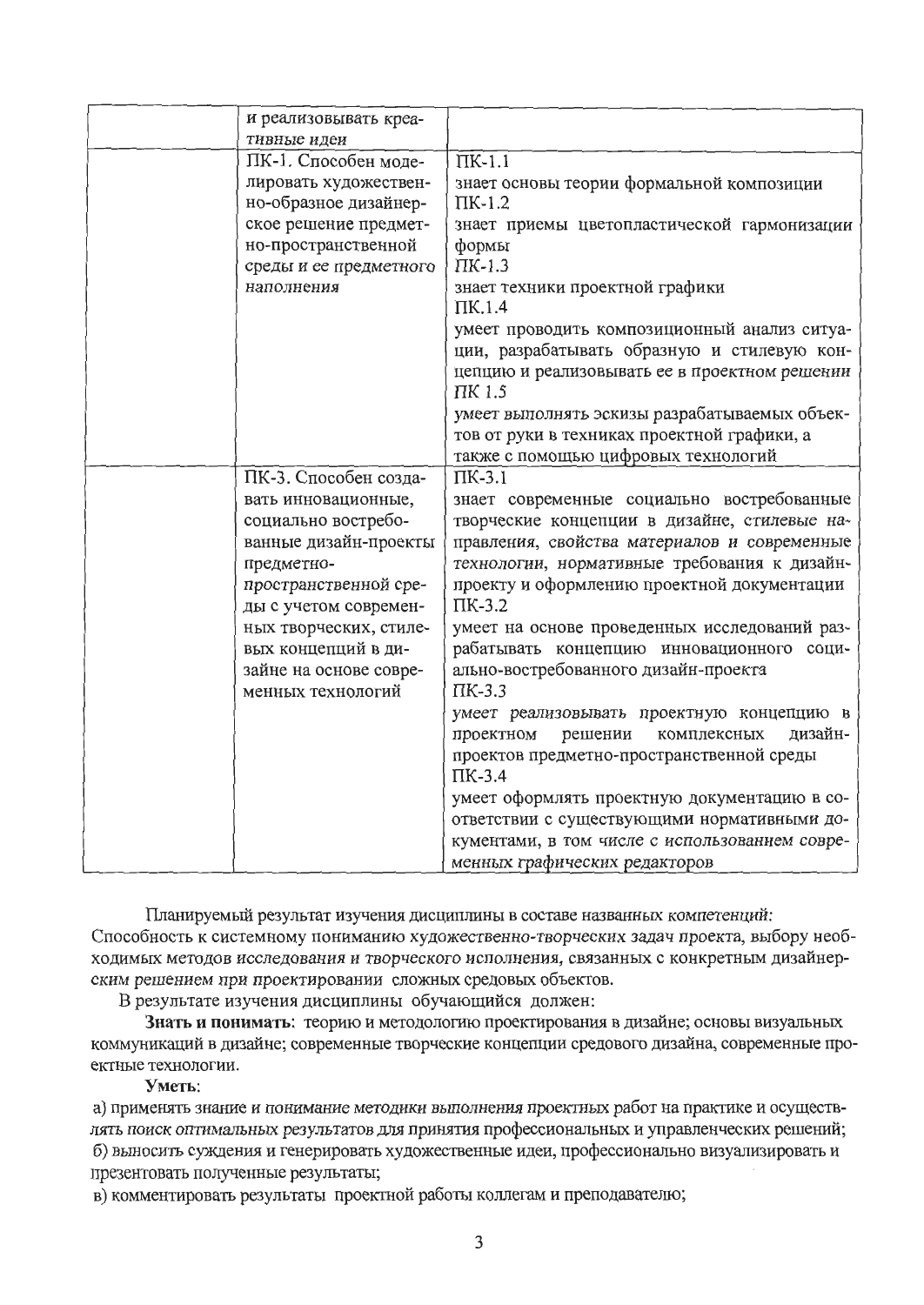Демонстрировать навыки и опыт деятельности с использованием полученных знаний и умений при поиске приемов и способов вербальной и визуальной коммуникации в процессе репрезентации проекта и отдельных его частей.

#### 1.4. Объем дисциплины

|                                 |                              |                |                          |                                          |                                             |                             |                              |                          |                            |                                   |                        |                          |                          |                         |                                             |                                    |                                  | Таблица 2                           |                                                  |
|---------------------------------|------------------------------|----------------|--------------------------|------------------------------------------|---------------------------------------------|-----------------------------|------------------------------|--------------------------|----------------------------|-----------------------------------|------------------------|--------------------------|--------------------------|-------------------------|---------------------------------------------|------------------------------------|----------------------------------|-------------------------------------|--------------------------------------------------|
|                                 |                              |                |                          |                                          | Аудиторные за-<br>нятия                     |                             |                              |                          |                            |                                   |                        |                          | Самостоятельная работа   |                         |                                             |                                    |                                  |                                     |                                                  |
| Семестрам<br>$\overline{\Pi}$ 0 | (3.e.)<br>единиц<br>Зачетных | (Tac)<br>Часов | Аудиторные занятия всего | $\textcircled{\scriptsize{1}}$<br>Лекции | занятия (ПЗ), Семинары<br>Практические<br>G | виды занятий (Др)<br>Другие | Самостоятельная работа всего | (KII)<br>Курсовой проект | (KP)<br>работа<br>Курсовая | Расчетно-графическая работа (РГР) | рафическая работа (ГР) | (PP)<br>Расчетная работа | $\widehat{e}$<br>Pedepar | работа (ДР)<br>Домашняя | клаузура)<br>(acce,<br>работа<br>Гворческая | работе<br>Подготовка к контрольной | зачету<br>Подготовка к экзамену, | Другие виды самостоятельных занятий | Форма промежуточной агтестации по<br>дисциплине* |
| 1                               | 5                            | 180            | 72                       |                                          | 72                                          |                             | 108                          | 108                      |                            |                                   |                        |                          |                          |                         |                                             |                                    |                                  |                                     | 30                                               |
| $\overline{2}$                  | 5                            | 180            | 72                       |                                          | 72                                          |                             | 108                          | 108                      |                            |                                   |                        |                          |                          |                         |                                             |                                    |                                  |                                     | 30                                               |
| 3                               | 3                            | 108            | 48                       |                                          | 48                                          |                             | 60                           | 60                       |                            |                                   |                        |                          |                          |                         |                                             |                                    |                                  |                                     | 30                                               |
| Ит<br><b>OTO</b>                | 13                           | 468            | 192                      |                                          | 192                                         |                             | 276                          | 276                      |                            |                                   |                        |                          |                          |                         |                                             |                                    |                                  |                                     |                                                  |

#### СОДЕРЖАНИЕ ДИСЦИПЛИНЫ  $\overline{2}$

| Таблица 3 |  |
|-----------|--|
|-----------|--|

| Код            |                                                                                            |
|----------------|--------------------------------------------------------------------------------------------|
| раздела,       | Раздел, тема, содержание дисциплины*                                                       |
| темы           |                                                                                            |
|                | Раздел 1. Проблематизация                                                                  |
|                | Содержание раздела: Выявление направления работы магистранта, формулирование               |
|                | темы, анализ ситуации, сценарное моделирование, выявление и формулирование про-            |
|                | блем.                                                                                      |
| 2              | Раздел 2. Формирование концепции.                                                          |
|                | Содержание раздела: Анализ аналогов. Генерирование веера концепций. Выбор наибо-           |
|                | лее продуктивной концепции.                                                                |
| 3              | Раздел 3. Поиск проектного решения                                                         |
|                | Содержание раздела: Генерация проектных идей. Анализ этих идей с точки зрения их           |
|                | продуктивности. Поиск окончательного проектного решения                                    |
| $\overline{4}$ | Раздел 4. Представление проектного решения в графических материалах                        |
|                | Содержание раздела: Представление проектного решения в адекватной графике на               |
|                | планшетах формата АЗ.                                                                      |
|                | * Дисциплина может содержать деление только на разделы, без указания тем, либо только темы |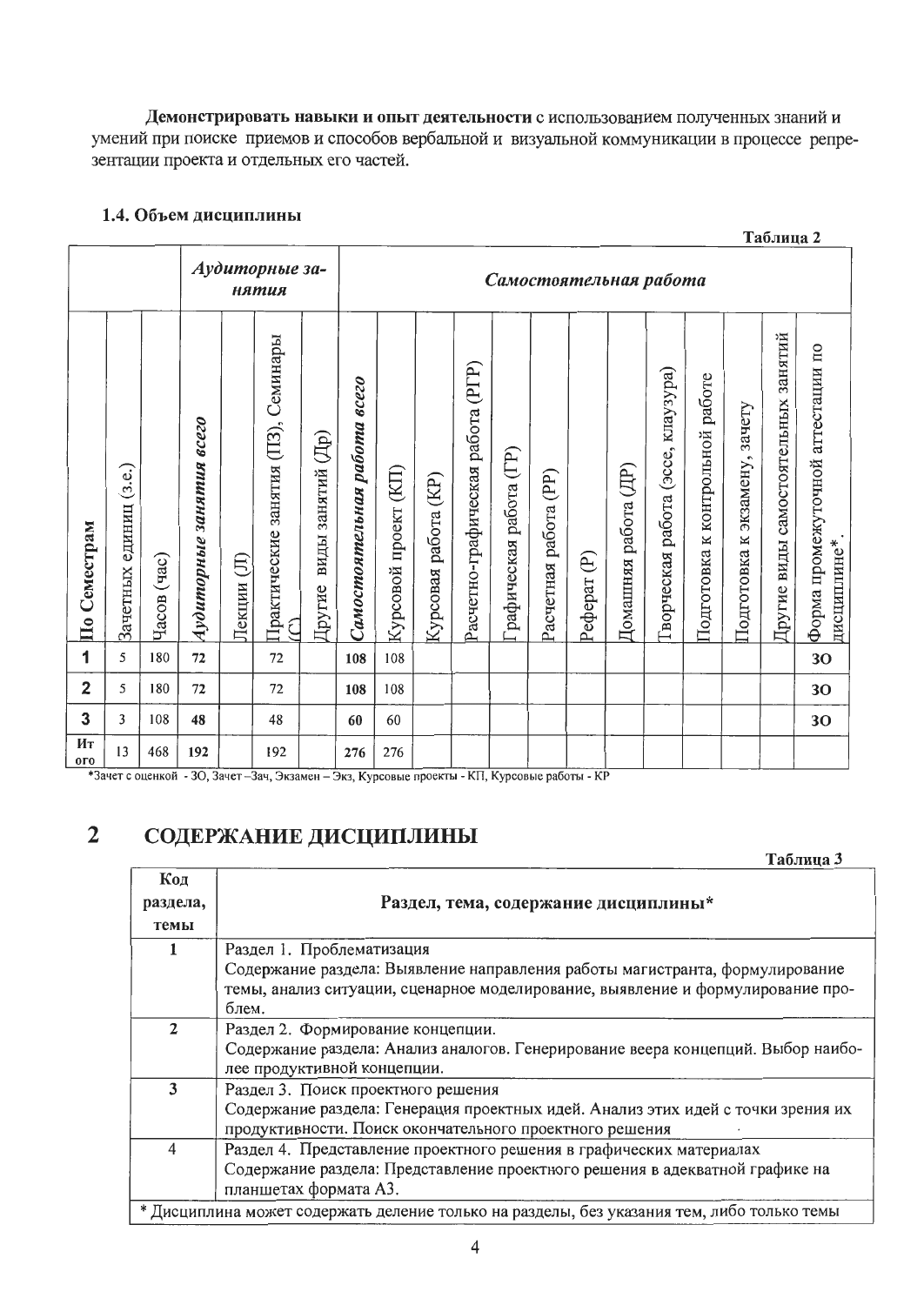### 3 РАСПРЕДЕЛЕНИЕ УЧЕБНОГО ВРЕМЕНИ

#### $3.1$ Распределение аудиторных занятий и самостоятельной работы по разделам дисциплин.  $ToG$

|                |                 |                            |       |                          |                                     |                                                               |                             | т пинца н                                                      |
|----------------|-----------------|----------------------------|-------|--------------------------|-------------------------------------|---------------------------------------------------------------|-----------------------------|----------------------------------------------------------------|
|                |                 |                            |       |                          |                                     | Аудиторные занятия (час.)                                     |                             |                                                                |
| Семестр        | Неделя семестра | Раздел дисциплины,<br>тема | ВСЕГО | Лекции                   | Практ.<br>занятия,<br>семина-<br>pы | из них<br>в форме<br>практиче-<br>ской подго-<br><b>ТОВКИ</b> | Самост.<br>работа<br>(час.) | Оценочные сред-<br>ства текущего<br>контроля успе-<br>ваемости |
| 1              | $1 - 3$         | Раздел 1                   | 30    | $\overline{a}$           | 12                                  | 12                                                            | 18                          | Задание КП № 1                                                 |
| 1              | $4 - 7$         | Раздел 2                   | 40    | $\overline{a}$           | 16                                  | 16                                                            | 24                          | Задание КП № 2                                                 |
| 1              | $8 - 14$        | Раздел 3                   | 70    | ٠                        | 28                                  | 28                                                            | 42                          | Задание КП № 3                                                 |
| 1              | $15 - 18$       | Раздел 4                   | 40    | $\overline{a}$           | 16                                  | 16                                                            | 24                          | Задание КП № 4                                                 |
|                |                 | Итого за 1 семестр:        | 180   | L,                       | 72                                  | 72                                                            | 108                         | Зачет с оценкой                                                |
| $\overline{2}$ | $1 - 3$         | Раздел 1                   | 30    | $\overline{\phantom{0}}$ | 12                                  | 12                                                            | 18                          | Задание КП № 1                                                 |
| $\overline{2}$ | $4 - 7$         | Раздел 2                   | 40    | ۰.                       | 16                                  | 16                                                            | 24                          | Задание КП № 2                                                 |
| $\overline{c}$ | $8 - 14$        | Раздел 3                   | 70    | $\overline{a}$           | 28                                  | 28                                                            | 42                          | Задание КП № 3                                                 |
| $\overline{2}$ | $15 - 18$       | Раздел 4                   | 40    | $\overline{a}$           | 16                                  | 16                                                            | 24                          | Задание КП № 4                                                 |
|                |                 | Итого за 2 семестр:        | 180   |                          | 72                                  | 72                                                            | 108                         | Зачет с оценкой                                                |
| 3              | $1 - 2$         | Раздел 1                   | 18    | $\overline{a}$           | 8                                   | 8                                                             | 10                          | Задание КП № 1                                                 |
| 3              | $3 - 4$         | Раздел 2                   | 18    | ÷                        | 8                                   | 8                                                             | 10                          | Задание КП № 2                                                 |
| 3              | $5 - 8$         | Раздел 3                   | 36    | $\overline{\phantom{0}}$ | 16                                  | 16                                                            | 20                          | Задание КП № 3                                                 |
| 3              | $9 - 12$        | Раздел 4                   | 36    | $\overline{\phantom{a}}$ | 16                                  | 16                                                            | 20                          | Задание КП № 4                                                 |
|                |                 | Итого за 3 семестр:        | 108   | $\overline{\phantom{0}}$ | 48                                  | 48                                                            | 60                          | Зачет с оценкой                                                |
|                |                 | Итого:                     | 468   |                          | 192                                 | 192                                                           | 276                         |                                                                |

3.2. Другие виды занятий

Не предусмотрено

#### Мероприятия самостоятельной работы и текущего контроля  $3.3$

#### 3.3.1 Примерный перечень тем курсовых проектов (курсовых работ):

Выполняются 3 курсовых проекта:

- 1 семестр «Предметное наполнение среды. Объект в среде».
- 2 семестр «Формально-стилевое решение средового объекта».
- 3 семестр «Фрагмент выбранного средового объекта».

#### 3.3.2 Примерная тематика клаузур

Клаузура № 1. Целеполагание, постановка задач, определение границ.

Клаузура № 2. Составные части среды. Предметное наполнение среды (оборудование).

Клаузура № 3. На тему конкурсной работы. Эскизный поиск, варианты основного решения.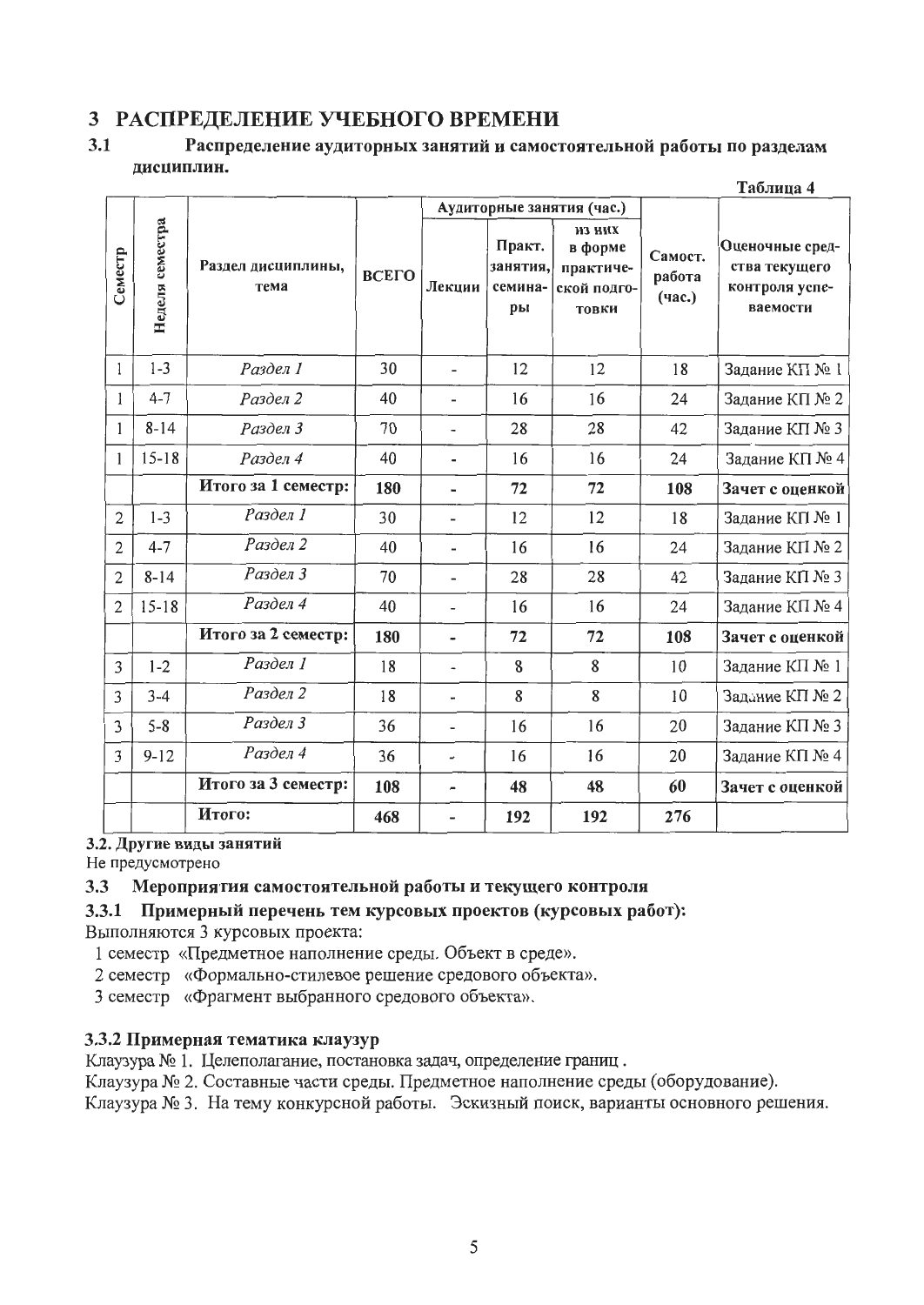#### $\overline{\mathbf{4}}$ ПРИМЕНЯЕМЫЕ ТЕХНОЛОГИИ ОБУЧЕНИЯ

|                                                   |                             |            |                                |                          |                        |                     |                                |          |                        |                                                                                                          |                                         |                                |                                                | Таблица 5                                    |                  |
|---------------------------------------------------|-----------------------------|------------|--------------------------------|--------------------------|------------------------|---------------------|--------------------------------|----------|------------------------|----------------------------------------------------------------------------------------------------------|-----------------------------------------|--------------------------------|------------------------------------------------|----------------------------------------------|------------------|
|                                                   |                             |            |                                | Активные методы обучения |                        |                     |                                |          |                        |                                                                                                          |                                         |                                | Дистанционные образовательные                  |                                              |                  |
|                                                   |                             |            |                                |                          |                        |                     |                                |          |                        | технологии и электронное обучение                                                                        |                                         |                                |                                                |                                              |                  |
| Код<br>разде-<br>ла, те-<br>мы<br>дисци-<br>плины | презентация<br>Компьютерная | Кейс-метод | игра<br>ролевая<br>Деловая или | Эскизирование            | команде<br>B<br>Работа | MdALIII<br>Мозговой | система<br>Балльно-рейтинговая | Клаузура | семинары<br>Проблемные | мещенные в системе электронного<br>pa <sub>3</sub> -<br>курсы,<br>обучения Moodle<br>Электронные учебные | Виртуальные практикумы и тренаже-<br>ры | видеоконференции<br>Вебинары и | ċe-<br>Асинхронные web-конференции и<br>минары | Совместная работа и разработка кон-<br>тента | консультирование |
| 1                                                 | $^{+}$                      |            |                                | $^{+}$                   | $^{+}$                 | $^{+}$              |                                | $^{+}$   | $^{+}$                 | $^{+}$                                                                                                   |                                         |                                |                                                |                                              |                  |
| $\overline{2}$                                    | $^{+}$                      |            |                                | $\ddot{}$                | $^{+}$                 | $^{+}$              |                                | $^{+}$   | $^{+}$                 | $^{+}$                                                                                                   |                                         |                                |                                                |                                              |                  |
| 3                                                 | $+$                         |            |                                | $^{+}$                   | $^{+}$                 | $^{+}$              |                                | $^{+}$   | $^{+}$                 | $^{+}$                                                                                                   |                                         |                                |                                                |                                              |                  |
| 4                                                 | $^{+}$                      |            |                                | $^{+}$                   | $^{+}$                 | $+$                 |                                | $^{+}$   | $^{+}$                 | $^{+}$                                                                                                   |                                         |                                |                                                |                                              |                  |

## 5 УЧЕБНО-МЕТОДИЧЕСКОЕ И ИНФОРМАЦИОННОЕ ОБЕСПЕЧЕНИЕ ДИСЦИПЛИНЫ

### 5.1 Рекомендуемая литература

#### 5.1.1 Основная литература

1. Шимко В. Т. Архитектурно-дизайнерское проектирование. Основы теории (средовой подход): учебник / В. Т. Шимко; [Моск. архитектур. ин-т]. - М. : Архитектура-С, 2009. - 408 с.

2. Рыжиков В. О. Архитектурно-художественное проектирование 1980-2000х гг. : учебное пособие для вузов / В. О. Рыжиков; Моск. гос. художеств.-пром. ун-т им. С. Г. Строганова. - М.: МГХПУ им. С. Г. Строганова, 2009. - 184 с.

### 5.1.2. Дополнительная литература

1. Тарасова О. П. Организация проектной деятельности дизайнера: учеб. пособие / О.П. Тарасова, О.Р. Халиуллина. - Оренбург: ОГУ, 2013. - Режим доступа:

http://biblioclub.ru/index.php?page=book&id=270309&sr=1

2. Грашин А. А. Методология дизайн-проектирования элементов предметной среды. (Дизайн унифицированных и агрегатированных объектов): учеб. пособие / А. А. Грашин. - М.: Архитектура-С, 2004. - 232 с.

3. Грашин А. А. Дизайн детской предметной развивающей среды: учебное пособие / А. А. Грашин; Всерос. науч.-исслед. ин-т техн. эстетики. - М.: Архитектура-С, 2008. - 296 с.

4. Панкина, М. В. Экологический дизайн: учебное пособие для бакалавриата и магистратуры /

М. В. Панкина, С. В. Захарова.. - М.: Юрайт, 2017. - 197 с. - Режим доступа: https://urait.ru/viewer/ekologicheskiy-dizayn-470171#page/83

5. Взгляд изнутри. Проектирование архитектурного пространства. Интерьер: учеб. пособие / М. А. Соколова [и др.]. - М. : БуксМарт, 2016. - 176 с.

6. Колейчук В. Ф. Новейшие конструктивные системы в формировании архитектурной среды: учеб. пособие / В. Ф. Колейчук. - М.: БуксМарт, 2016. - 128 с.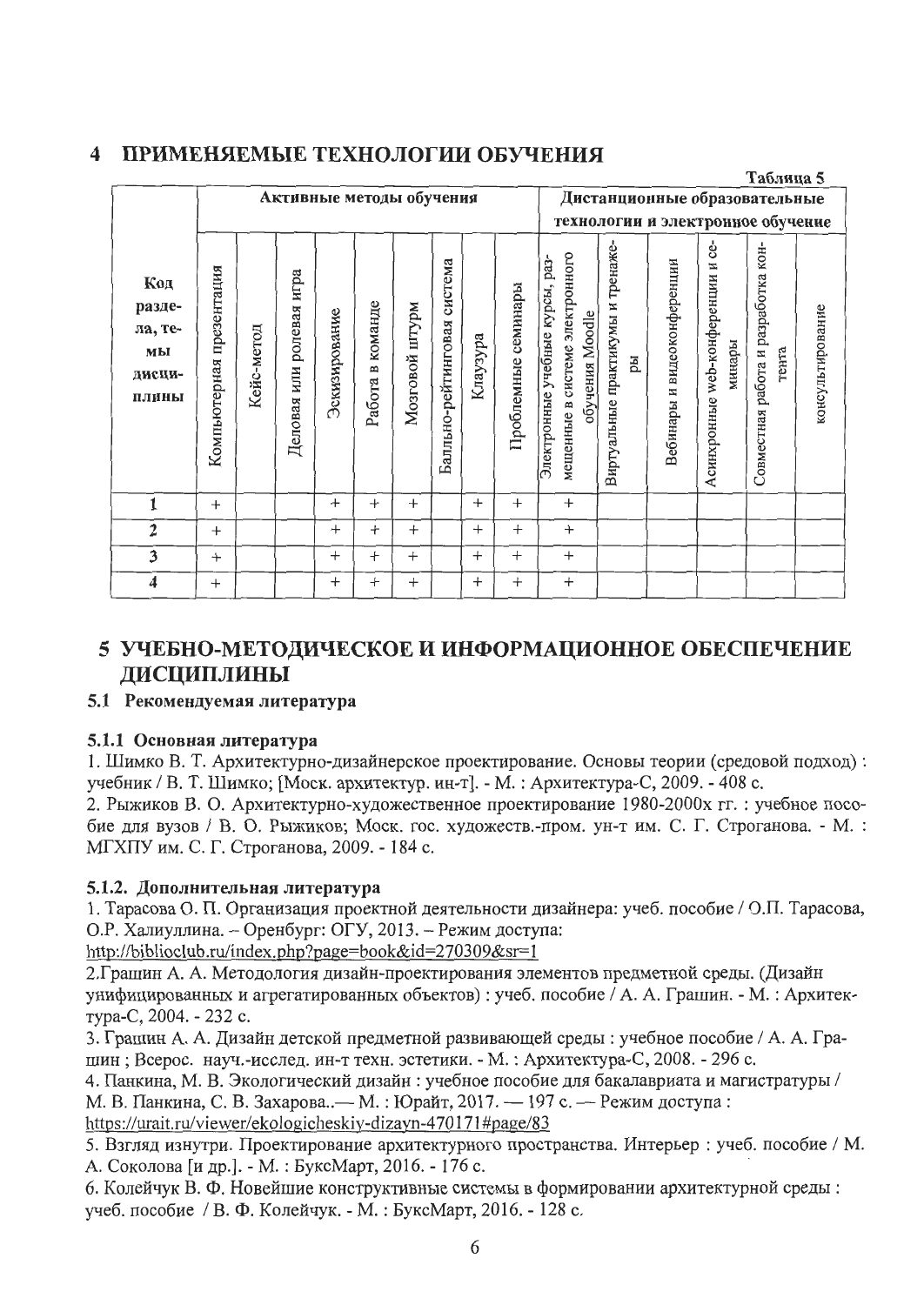7. Ефимов А. В. Архитектурно-дизайнерское проектирование. Специальное оборудование интерьера : учебное пособие / А. В. Ефимов, М. В. Лазарева, В. Т. Шимко. - М. : Архитектура-С, 2008. - 136 c.

8. Архитектурно-дизайнерское проектирование жилой среды: городская застройка / М. Ф. Уткин [и др.]. - М. : Архитектура-С, 2010. - 204 с.

9. Калошина И. П. Психология творческой деятельности: учеб. пособие / И. П. Калошина. - 3-е изд. - М. : ЮНИТИ-ДАНА, 2008. - 655 с. - Режим доступа: http:

//biblioclub.ru/index. php?page=book&id= 118131

10. Гаврилина, А. А. Текстиль в формировании архитектурной среды: учеб. пособие / А. А. Гаврилина. - М. : БуксМарт, 2016. - 432 с.

#### 5.2 Учебно-методическое обеспечение для самостоятельной работы

- 1. Трошина Г. В.Трехмерное моделирование и анимация: учеб. пособие -. Новосибирск: НГТУ, 2010
- 2. http://biblioclub.ru/index.php?page=book&id=229305&sr=1
- 3. Ульрих К. Интерактивная Web-анимация во Flash М.: ДМК Пресс, 2010 http://biblioclub.ru/index.php?page=book view&book id=130237
- 4. Янковская Ю. С. Научная и проектная подготовка в магистратуре: Учебно-методическое пособие. [Электронный ресурс] / Ю. С. Янковская. - Екатеринбург: УралГАХА, 2013. -URL: http://arch-usaaa-mag.blogspot.com/2013/11/blog-post.html

#### 5.3. Перечень информационных технологий, используемых при осуществлении образовательного процесса по дисциплине, включая перечень программного обеспечения и информационных справочных систем\*

### 5.3.1 Перечень программного обеспечения

**Таблица** 6

| Тип ПО                              | Название                 | Источник               | Доступность для<br>студентов       |
|-------------------------------------|--------------------------|------------------------|------------------------------------|
| Прикладное ПО/<br>Офисный пакет     | Microsoft Office         | Лицензионная программа | Доступно<br>в компьютерном         |
| Прикладное ПО/<br>CATIP             | Autodesk 3ds Max Design  | Лицензионная программа | классе и в ауди-<br>ториях для са- |
| Прикладное ПО/<br>Графический пакет | CorelDRAW Graphics Suite | Лицензионная программа | мостоятельной<br>работы УрГАХУ     |
| Прикладное ПО/<br>Графический пакет | Adobe PhotoShop          | Лицензионная программа |                                    |
| Прикладное ПО/<br>CATIP             | AutoCAD                  | Лицензионная программа |                                    |
| Прикладное ПО/<br>CATIP             | ArchiCAD                 | Лицензионная программа |                                    |
| Прикладное ПО/<br>CATIP             | Autodesk Revit           | Лицензионная программа |                                    |

#### 5.3.2 Базы данных и информационные справочные системы

- Университетская библиотека. Режим доступа: http://biblioclub.ru/

- Справочная правовая система «КонсультантПлюс». Режим доступа: http://www.consultant.ru/

- Справочная правовая система «Гарант». Режим доступа: http://garant.ru

- Научная электронная библиотека. Режим доступа: https://elibrary.ru/

- Электронно-библиотечная система «ZNANIUM.COM». Режим доступа:

http://znanium.com - Электронная библиотечная система «ЭБС ЮРАЙТ». Режим доступа: https://biblio-online.ru/

- Электронно-библиотечная система Издательства Лань (ЭБС). Режим доступа: https://e.lanbook.com/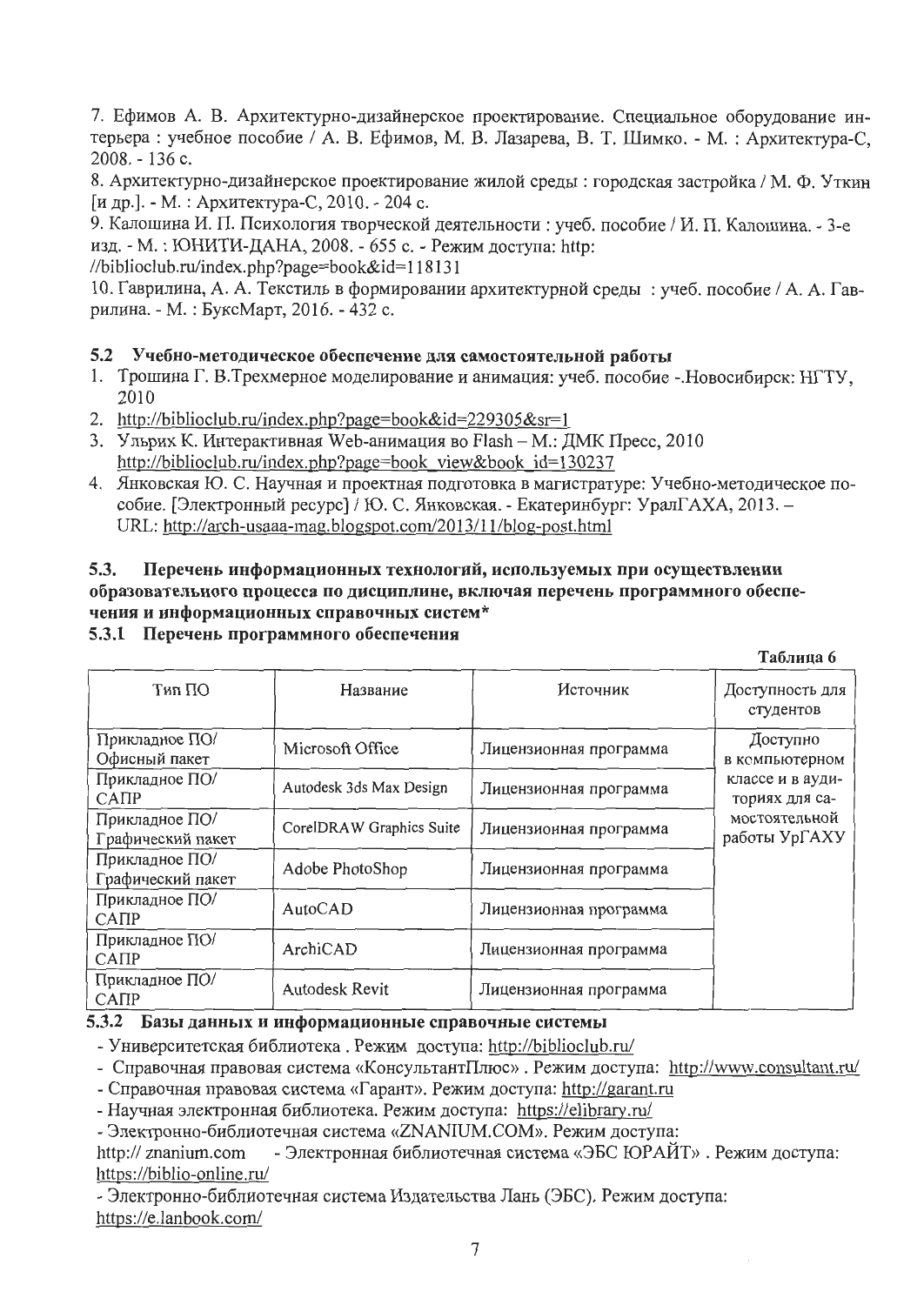Реферативная база данных рецензируемой литературы Scopus. Режим доступа: https://www.scopus.com

Политематическая реферативно-библиографическая и наукометрическая (библиометрическая) база данных Web of Science. Режим доступа: http://.webofknowledge.com

### 5.4 Электронные образовательные ресурсы

учебный Электронный Kypc Дизайн-проектирование. Режим доступа: https://moodle.usaaa.ru/course/view.php?id=357 https://moodle.usaaa.ru/course/view.php?id=358 https://moodle.usaaa.ru/course/view.php?id=359 http://www.archfacade.ru/ http://www.dezeen.com/ http://architektonika.ru/ http://style-files.com/ http://1dom.wordpress.com/ http://peopleofdesign.ru/ http://designeast.eu/ http://www.archdaily.com/ http://www.djournal.com.ua/ http://www.som.com/ http://www.novate.ru/ http://www.magazindomov.ru/ http://www.designboom.com/ http://news.architecture.sk/ http://inhabitat.com/architecture/ http://www.arcadata/com/index.jsp http://www.forma.spb.ru

# 6. МЕТОДИЧЕСКИЕ УКАЗАНИЯ ДЛЯ ОБУЧАЮЩИХСЯ ПО ОСВОЕ-НИЮ ДИСЦИПЛИНЫ

Студент обязан:

- 1) знать:
	- график учебного процесса по дисциплине (календарный план аудиторных занятий и план- $\,$ график самостоятельной работы);
	- порядок формирования итоговой оценки по дисциплине; (преподаватель на первом занятии по дисциплине знакомит студентов с перечисленными организационно-методическими материалами);
- 2) посещать все виды аудиторных занятий (преподаватель контролирует посещение всех видов занятий), вести самостоятельную работу по дисциплине, используя литературу, рекомендованную в рабочей программе дисциплины и преподавателем (преподаватель передает список рекомендуемой литературы студентам);
- 3) готовиться и активно участвовать в аудиторных занятиях, используя рекомендованную литературу и методические материалы;
- 4) своевременно и качественно выполнять все виды аудиторных и самостоятельных работ, предусмотренных графиком учебного процесса по дисциплине (преподаватель ведет непрерывный мониторинг учебной деятельности студентов);
- 5) в случае возникновения задолженностей по текущим работам своевременно до окончания семестра устранить их, выполняя недостающие или исправляя не зачтенные работы, предусмотренные графиком учебного процесса (преподаватель на основе данных мониторинга учебной деятельности своевременно предупреждает студентов о возникших задолженностях и необходимости их устранения).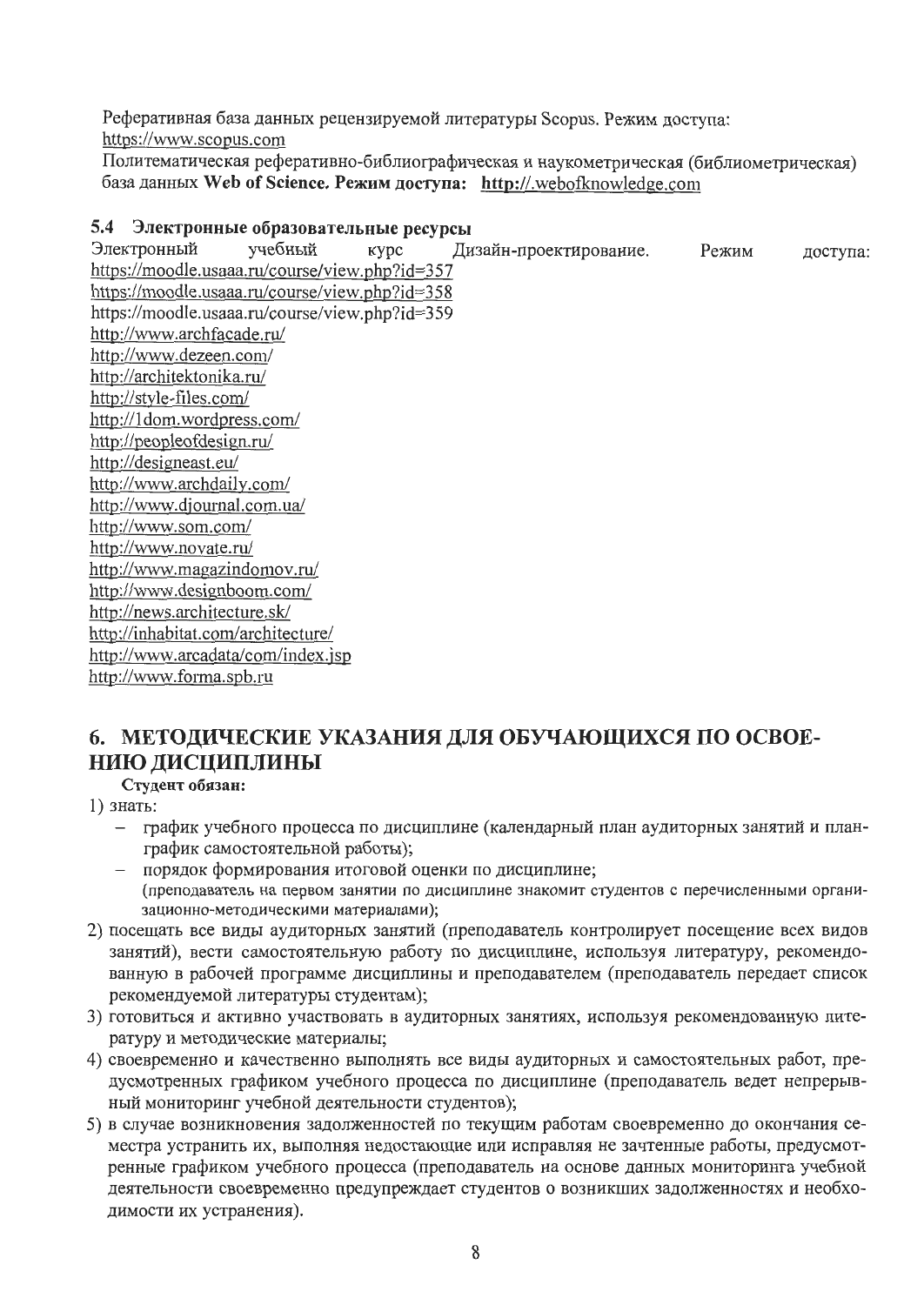#### $\overline{7}$ МАТЕРИАЛЬНО-ТЕХНИЧЕСКОЕ ОБЕСПЕЧЕНИЕ ДИСЦИПЛИНЫ

Для проведения занятий используется аудитория, соответствующая количеству студентов и оборудованная учебной мебелью (парты или учебные столы и стулья, экран, проектор, компьютер, доска).

#### 8 ФОНД ОЦЕНОЧНЫХ СРЕДСТВ ДЛЯ ПРОВЕДЕНИЯ ПРОМЕЖУТОЧ-НОЙ АТТЕСТАНИИ

Фонд оценочных средств предназначен для оценки:

1) соответствия фактически достигнутых каждым студентом результатов изучения дисциплины результатам, запланированным в формате дескрипторов «знать, уметь, иметь навыки» (п.1.4) и получения интегрированной оценки по дисциплине;

2) уровня формирования элементов компетенций, соответствующих этапу изучения дисциплины.

### 8.1. КРИТЕРИИ ОЦЕНИВАНИЯ РЕЗУЛЬТАТОВ КОНТРОЛЬНО-ОЦЕНОЧНЫХ МЕ-РОПРИЯТИЙ ТЕКУЩЕЙ И ПРОМЕЖУТОЧНОЙ АТТЕСТАЦИИ ПО ДИСЦИПЛИНЕ

8.1.1 Уровень формирования элементов компетенций, соответствующих этапу изучения дисциплины, оценивается с использованием следующих критериев и шкалы оценок\*

| Критерии                          | Шкала оценок               |                     |  |  |
|-----------------------------------|----------------------------|---------------------|--|--|
| Оценка по дисциплине              | Уровень освоения элементов |                     |  |  |
|                                   | компетенций                |                     |  |  |
| Отлично                           |                            | Высокий             |  |  |
| Хорошо                            | Зачтено                    | Повышенный          |  |  |
| Удовлетворительно                 |                            | Пороговый           |  |  |
| Не зачтено<br>Неудовлетворительно |                            | Элементы не освоены |  |  |

\*) описание критериев см. Приложение 1.

8.1.2 Промежуточная аттестация по дисциплине представляет собой комплексную оценку, определяемую уровнем выполнения всех запланированных контрольно-оценочных мероприятий (КОМ). Используемый набор КОМ имеет следующую характеристику:

Таблина 7

| No<br>$\Pi/\Pi$ | Форма КОМ                              | Состав КОМ                             |  |  |  |  |  |
|-----------------|----------------------------------------|----------------------------------------|--|--|--|--|--|
|                 |                                        |                                        |  |  |  |  |  |
|                 | Посещение аудиторных занятий           |                                        |  |  |  |  |  |
| $\overline{2}$  | Выполнение разделов курсовых проектов: | 3 курсовых проекта по 4 задания        |  |  |  |  |  |
| 2.1             | Презентация аналогов                   | Видеоряд с комментариями               |  |  |  |  |  |
|                 |                                        | Графики, схемы, таблицы, ручные эскизы |  |  |  |  |  |
| 2.2             | Клаузура                               | и пояснения.                           |  |  |  |  |  |
|                 |                                        | Веер проектных концепций (ф.А 1, ком-  |  |  |  |  |  |
| 2.3             | Семинар или мозговой штурм             | пьютерная модель объекта)              |  |  |  |  |  |
| 2.4             | Эскизный поиск                         | От 3 до 5 эскизов (ф.А 3)              |  |  |  |  |  |
| 3               |                                        | Выполнение заданий курсовых            |  |  |  |  |  |
|                 | Зачет с оценкой (1-3 семестры)         | проектов                               |  |  |  |  |  |

Характеристика состава заданий КОМ приведена в разделе 8.3.

8.1.3 Оценка знаний, умений и навыков, продемонстрированных студентами при выполнении отдельных контрольно-оценочных мероприятий и оценочных заданий, входящих в их состав, осуществляется с применением следующей шкалы оценок и критериев: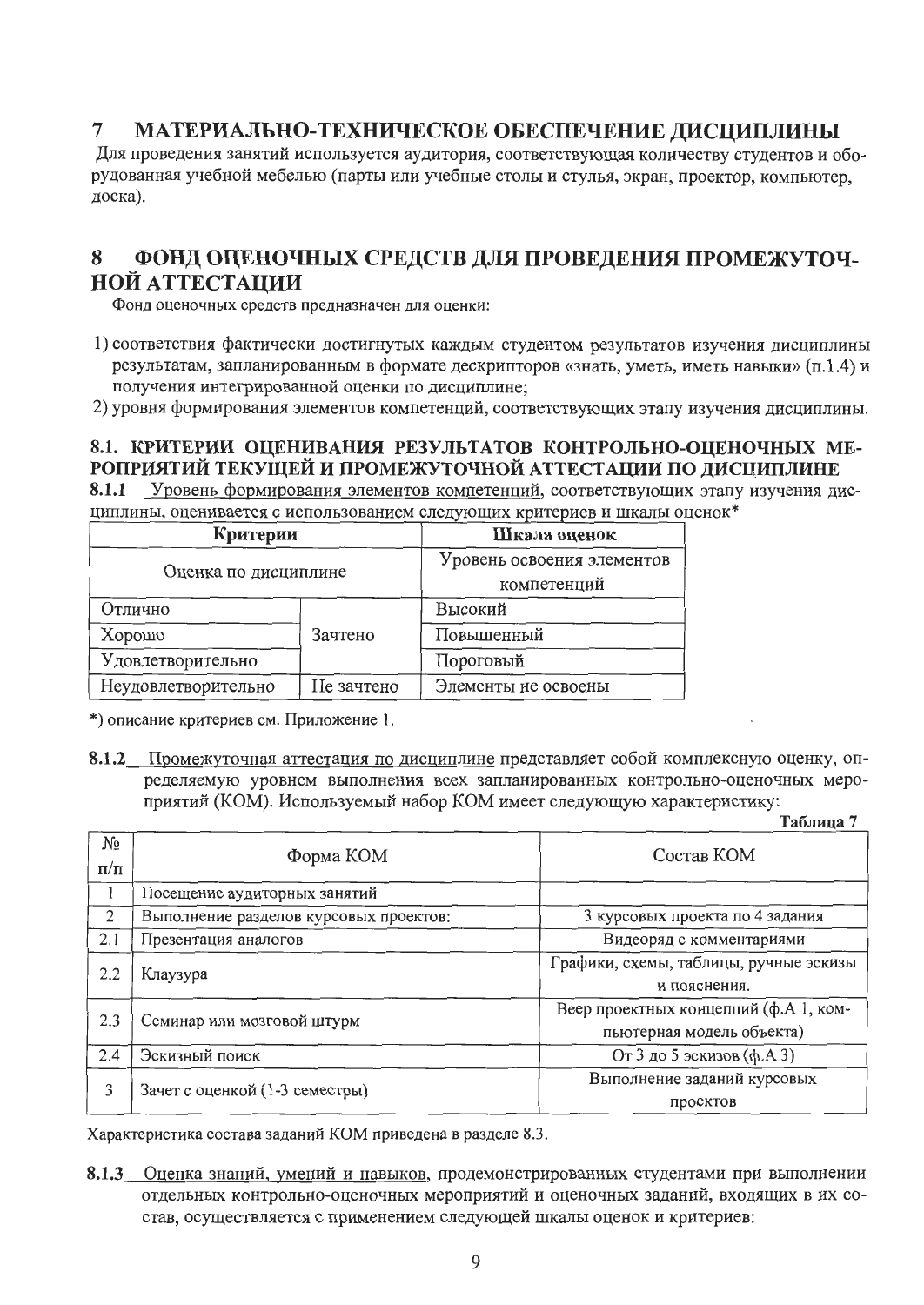| Уровни оценки дос-<br>тижений студента<br>(оценки) | Критерии<br>для определения уровня достижений<br>Выполненное оценочное задание:               | Шкала оценок                |
|----------------------------------------------------|-----------------------------------------------------------------------------------------------|-----------------------------|
| Высокий (В)                                        | соответствует требованиям*, замечаний нет                                                     | Отлично (5)                 |
| Средний (С)                                        | соответствует требованиям*, имеются замечания,<br>которые не требуют обязательного устранения | Хорошо $(4)$                |
| Пороговый (П)                                      | не в полной мере соответствует требованиям*,<br>есть замечания                                | Удовлетворительно (3)       |
| Недостаточный (Н)                                  | не соответствует требованиям*, имеет сущест-<br>венные ошибки, требующие исправления          | Неудовлетворительно         |
| $Her$ результата $(O)$                             | не выполнено или отсутствует                                                                  | Оценка не выставляет-<br>CЯ |

\*) Требования и уровень достижений студентов (соответствие требованиям) по каждому контрольнооценочному мероприятию определяется с учетом критериев, приведенных в Приложении 1.

### 8.2 КРИТЕРИИ ОЦЕНИВАНИЯ РЕЗУЛЬТАТОВ ПРОМЕЖУТОЧНОЙ АТТЕСТАЦИИ ПРИ ИСПОЛЬЗОВАНИИ НЕЗАВИСИМОГО ТЕСТОВОГО КОНТРОЛЯ

При проведении независимого тестового контроля как формы промежуточной аттестации применяется методика оценивания результатов, предлагаемая разработчиками тестов.

#### ОЦЕНОЧНЫЕ СРЕДСТВА ДЛЯ ПРОВЕДЕНИЯ ТЕКУЩЕЙ И ПРОМЕЖУТОЧ-8.3 НОЙ АТТЕСТАЦИИ

#### 8.3.1. Перечень оценочных заданий курсовых проектов:

#### $1$  семестр

Курсовой проект «Предметное наполнение среды. Объект в среде»:

- 1. Собрать и структурировать аналоги изучаемых объектов. Представить в электронном виде на обсуждение (видеоряд с комментариями).
- 2. Проанализировать выбранную для исследования проблему, доказать её актуальность, поставить цели и задачи исследования. Оформить на ф. А 3 в виде графиков, схем, таблиц, ручных эскизов и пояснений.
- 3. В результате проведенного в группе мозгового штурма представить веер проектных концепций на ф. А 1 по одной из проблем, сформулированных на клаузуре.
- 4. Выполнить эскизный поиск по выбранной теме и оформить на ф. А 3 (не менее 3-5 штук)

Оформить результаты курсового проектирования на ф. А 3 не менее 2-х листов.

#### 2 семестр

Курсовой проект «Формально-стилевое решение средового объекта»:

- 1. Собрать и структурировать аналоги изучаемых объектов. Представить в электронном виде на обсуждение (видеоряд с комментариями).
- 2. Провести функциональное зонирование объекта (фрагмента среды), предложить варианты композиционно-планировочных схем (не мене 2-х). Оформить на ф. А 3 в виде планов, схем, ручных эскизов и пояснений.
- 3. В результате проведенного в группе мозгового штурма представить веер проектных концепций на ф. А 1. по одной из проблем, сформулированных на клаузуре.
- 4. Выполнить эскизный поиск по выбранной теме и оформить на ф. А 3 (не менее 3-5 штук) Оформить результаты курсового проектирования на ф. А 3 не менее 2-х листов.

#### 3 семестр

Курсовой проект «Фрагмент выбранного средового объекта»: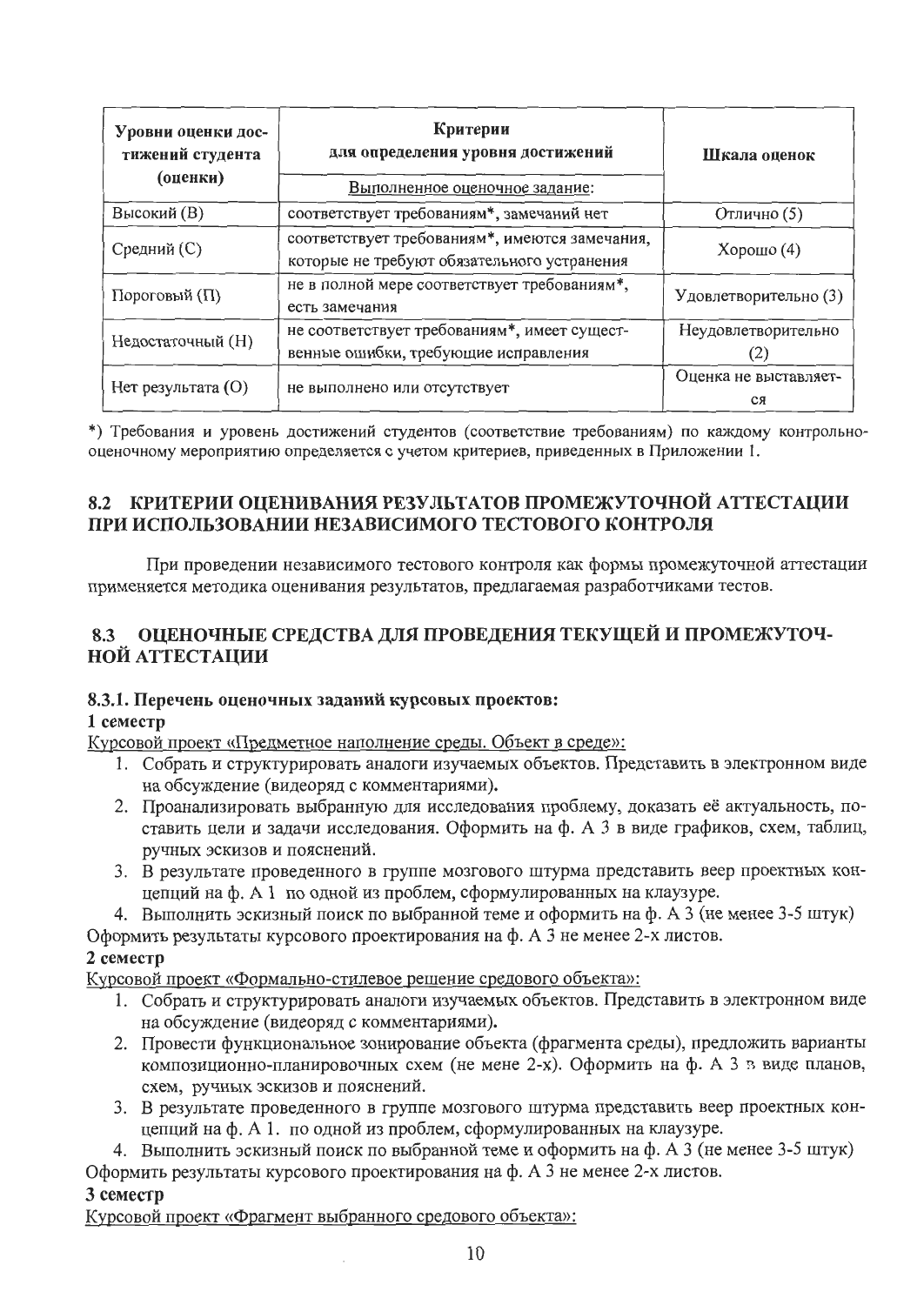- 1. Собрать и структурировать аналоги изучаемых объектов. Представить в электронном виде на обсуждение (видеоряд с комментариями).
- 2. Провести функциональное зонирование средового объекта, предложить варианты композиционно-планировочных схем (не мене 2-х). Оформить на ф. А 3 в виде планов, схем, ручных эскизов и пояснений.
- 3. Построить компьютерную модель объекта.

4. Выполнить эскизный поиск по выбранной теме и оформить на ф. А 3 (не менее 3-5 штук) Оформить результаты курсового проектирования на ф. А 3 не менее 2-х листов.

#### Критерии оценки дифференцированного зачета

#### Оценка «отлично», «зачтено»

систематизированные, глубокие и полные знания по всем разделам дисциплины, а также по  $\overline{\phantom{0}}$ основным вопросам, выходящим за пределы учебной программы;

точное использование научной терминологии систематически грамотное и логически пра- $\overline{\phantom{0}}$ вильное изложение ответа на вопросы;

безупречное владение инструментарием учебной дисциплины, умение его эффективно использовать в постановке научных и практических задач;

выраженная способность самостоятельно и творчески решать сложные проблемы и нестандартные ситуации;

полное и глубокое усвоение основной и дополнительной литературы, рекомендованной учебной программой по дисциплине;

умение ориентироваться в теориях, концепциях и направлениях дисциплины и давать им критическую оценку, используя научные достижения других дисциплин;

творческая самостоятельная работа на практических/семинарских/лабораторных занятиях, активное участие в групповых обсуждениях, высокий уровень культуры исполнения заданий;

высокий уровень сформированности заявленных в рабочей программе компетенций.

#### Оценка «хорошо», «зачтено»

достаточно полные и систематизированные знания по дисциплине;

умение ориентироваться в основных теориях, концепциях и направлениях дисциплины и да- $\overline{\phantom{m}}$ вать им критическую оценку;

использование научной терминологии, лингвистически и логически правильное изложение ответа на вопросы, умение делать обоснованные выводы;

владение инструментарием по дисциплине, умение его использовать в постановке и решении научных и профессиональных задач;

усвоение основной и дополнительной литературы, рекомендованной учебной программой по дисциплине;

самостоятельная работа на практических занятиях, участие в групповых обсуждениях, высокий уровень культуры исполнения заданий;

средний уровень сформированности заявленных в рабочей программе компетенций.

#### Оценка «удовлетворительно», «зачтено»

- достаточный минимальный объем знаний по дисциплине;
- усвоение основной литературы, рекомендованной учебной программой;

 $\overline{\phantom{0}}$ умение ориентироваться в основных теориях, концепциях и направлениях по дисциплине и давать им оценку;

использование научной терминологии, стилистическое и логическое изложение ответа на вопросы, умение делать выводы без существенных ошибок;

владение инструментарием учебной дисциплины, умение его использовать в решении типовых задач;

умение под руководством преподавателя решать стандартные задачи;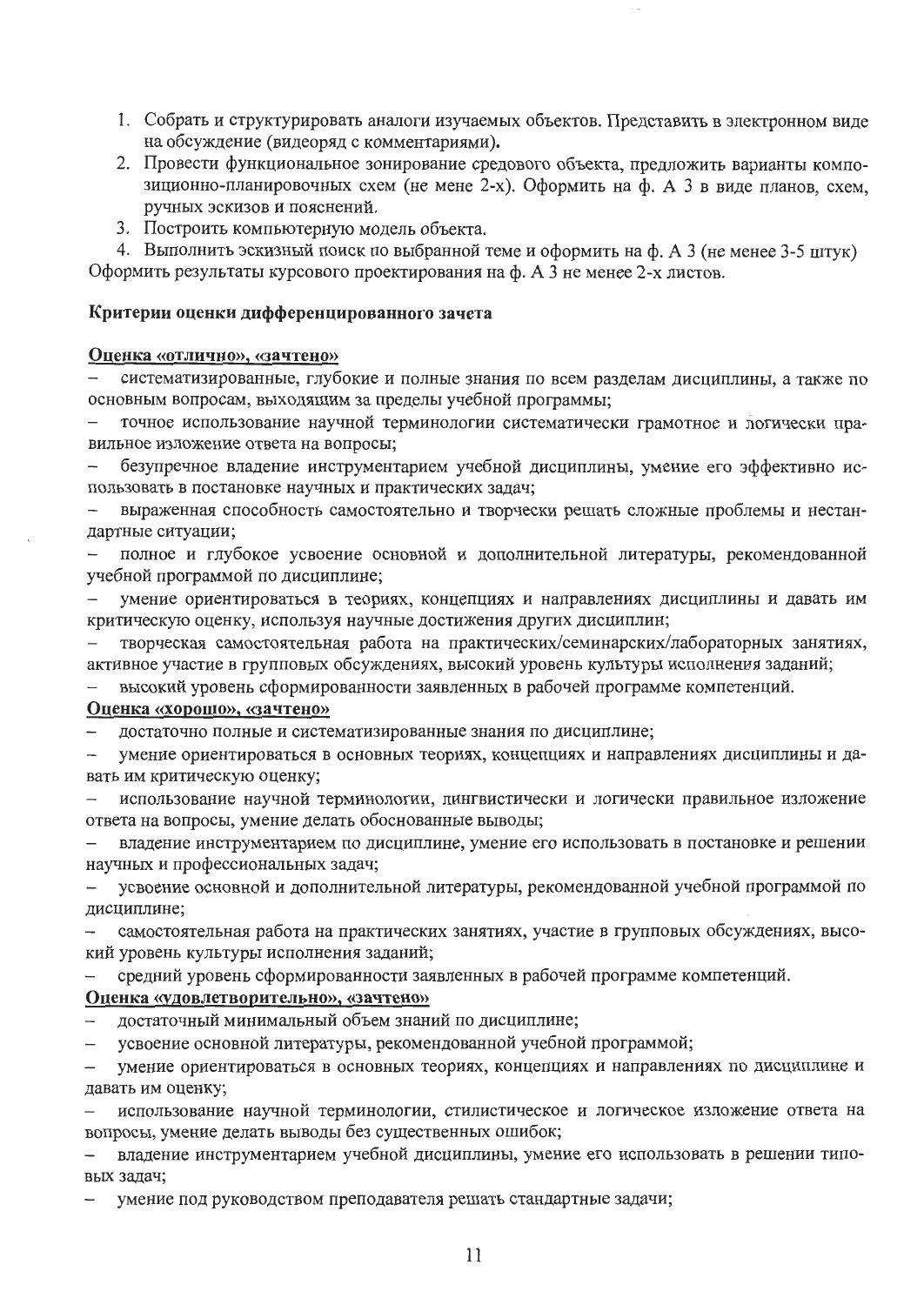работа под руководством преподавателя на практических занятиях, допустимый уровень  $\frac{1}{2}$ культуры исполнения заданий

достаточный минимальный уровень сформированности заявленных в рабочей программе  $\overline{\phantom{0}}$ компетенций.

#### Оценка «неудовлетворительно», «не зачтено»

- фрагментарные знания по дисциплине;  $\,$
- отказ от ответа (выполнения письменной работы);  $\overline{\phantom{0}}$
- знание отдельных источников, рекомендованных учебной программой по дисциплине;  $-$
- неумение использовать научную терминологию;  $\frac{1}{2}$
- наличие грубых ошибок;
- низкий уровень культуры исполнения заданий;  $-$
- низкий уровень сформированности заявленных в рабочей программе компетенций.  $\equiv$

| Рабочая программа дисциплины составлена авторами: |                                   |                                       |                |              |         |  |  |  |  |
|---------------------------------------------------|-----------------------------------|---------------------------------------|----------------|--------------|---------|--|--|--|--|
| No<br>$\pi/\pi$                                   | Кафедра                           | Ученая сте-<br>пень, ученое<br>звание | Долж-<br>ность | ФИО          | Подпись |  |  |  |  |
|                                                   | Кафедра ди-<br>зайна среды        | доцент                                | профес-<br>cop | С.В. Наумова |         |  |  |  |  |
| Рабочая программа дисциплины согласована:         |                                   |                                       |                |              |         |  |  |  |  |
|                                                   | Заведующий кафедрой дизайна среды |                                       | Н.Н. Ляпцев    |              |         |  |  |  |  |
| Директор библиотеки УрГАХУ                        |                                   |                                       |                | Н.В. Нохрина |         |  |  |  |  |
|                                                   | Декан факультета дизайна          |                                       | И.С. Зубова    |              |         |  |  |  |  |